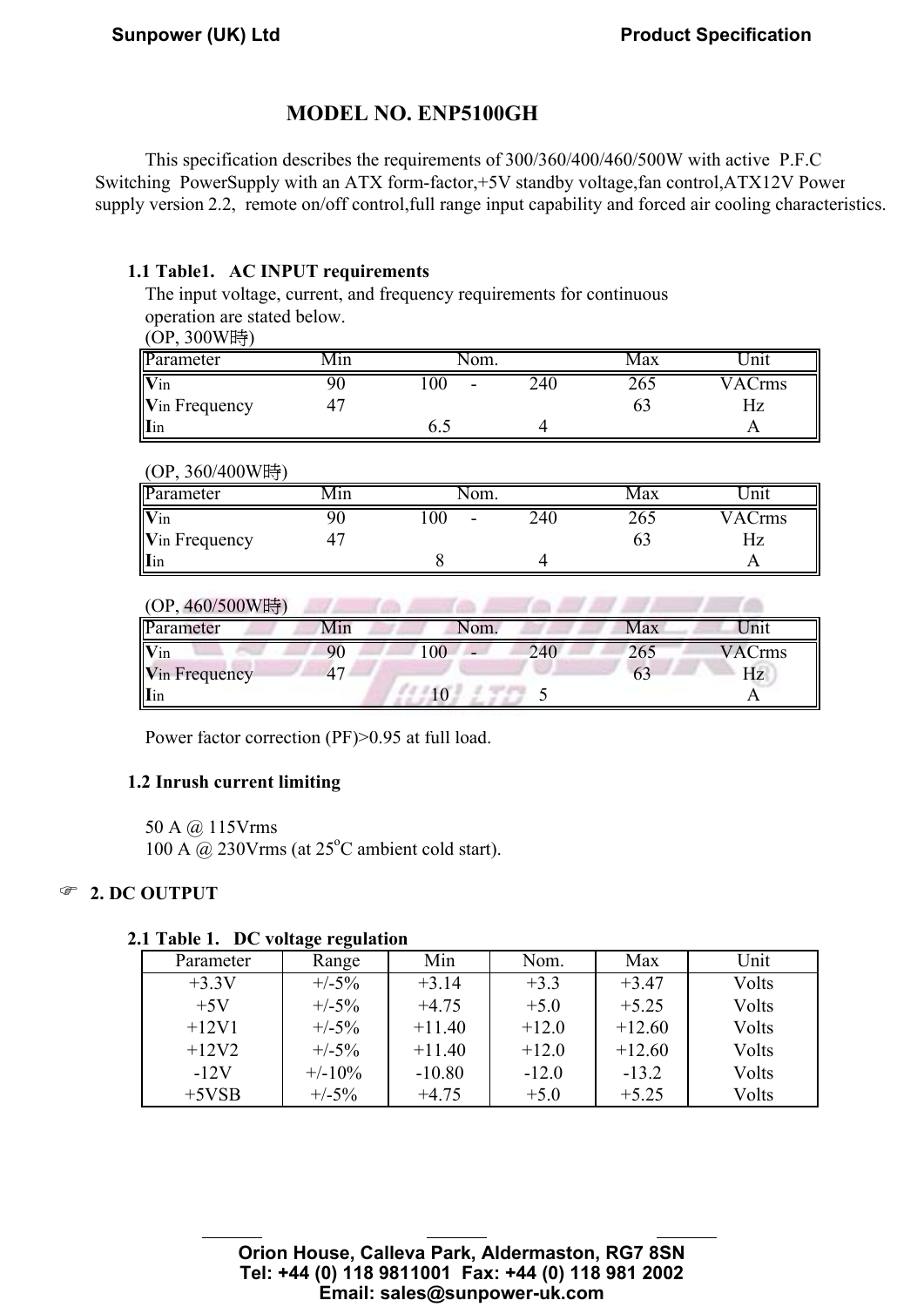ra

# $\sum_{i=1}^{n}$  corresponding  $\sum_{i=1}^{n}$  corresponding  $\sum_{i=1}^{n}$

### 2.2 Load Ranges

| Parameter  | Min     | Nom. | <b>Max</b> | Peak | Unit |
|------------|---------|------|------------|------|------|
| $+12V1DC$  | L.O     |      | 10.0       |      | Amps |
| $+12V2DC$  | $0.1\,$ |      | 13.0       | 16.5 | Amps |
| $+5$ VDC   | 0.0     |      | 12.0       |      | Amps |
| $+3.3$ VDC | 0.0     |      | 18.0       |      | Amps |
| $-12$ VDC  | $0.0\,$ |      | 0.3        |      | Amps |
| $+5VSB$    | $0.0\,$ |      | 3.0        | 3.5  | Amps |





 2.2.2 Table4. Output Typical Power Distribution for a 360W ATX12V Configuration  $\sim$ 

**ANY ANY ANY ANY AVE** 

 $\mathcal{F}$ 

**ANY ANY** 

| Parameter  | Min.    | Nom. | <b>Max</b> | Peak | Unit |
|------------|---------|------|------------|------|------|
| $+12V1DC$  | $1.0\,$ |      | 12.0       |      | Amps |
| $+12V2DC$  | $1.0\,$ |      | 13.0       | 16.5 | Amps |
| $+5$ VDC   | 0.0     |      | 12.0       |      | Amps |
| $+3.3$ VDC | 0.0     |      | 20.0       |      | Amps |
| $-12$ VDC  | 0.0     |      | 0.3        |      | Amps |
| $+5VSB$    | 0.0     |      | 3.0        | 3.5  | Amps |



2.2.3 Table5 Typical Power Distribution for a 400W ATX12V Configuration

 $A_{\rm max} = \frac{1}{2} \left( \frac{1}{2} \right)^2 + \frac{1}{2} \left( \frac{1}{2} \right)^2 + \frac{1}{2} \left( \frac{1}{2} \right)^2 + \frac{1}{2} \left( \frac{1}{2} \right)^2 + \frac{1}{2} \left( \frac{1}{2} \right)^2 + \frac{1}{2} \left( \frac{1}{2} \right)^2 + \frac{1}{2} \left( \frac{1}{2} \right)^2 + \frac{1}{2} \left( \frac{1}{2} \right)^2 + \frac{1}{2} \left( \frac{1}{2} \right)^2 + \frac{1}{2} \left( \frac{1}{$ 

**Orion House, Calleva Park, Aldermaston, RG7 8SN Tel: +44 (0) 118 9811001 Fax: +44 (0) 118 981 2002 Email: sales@sunpower-uk.com**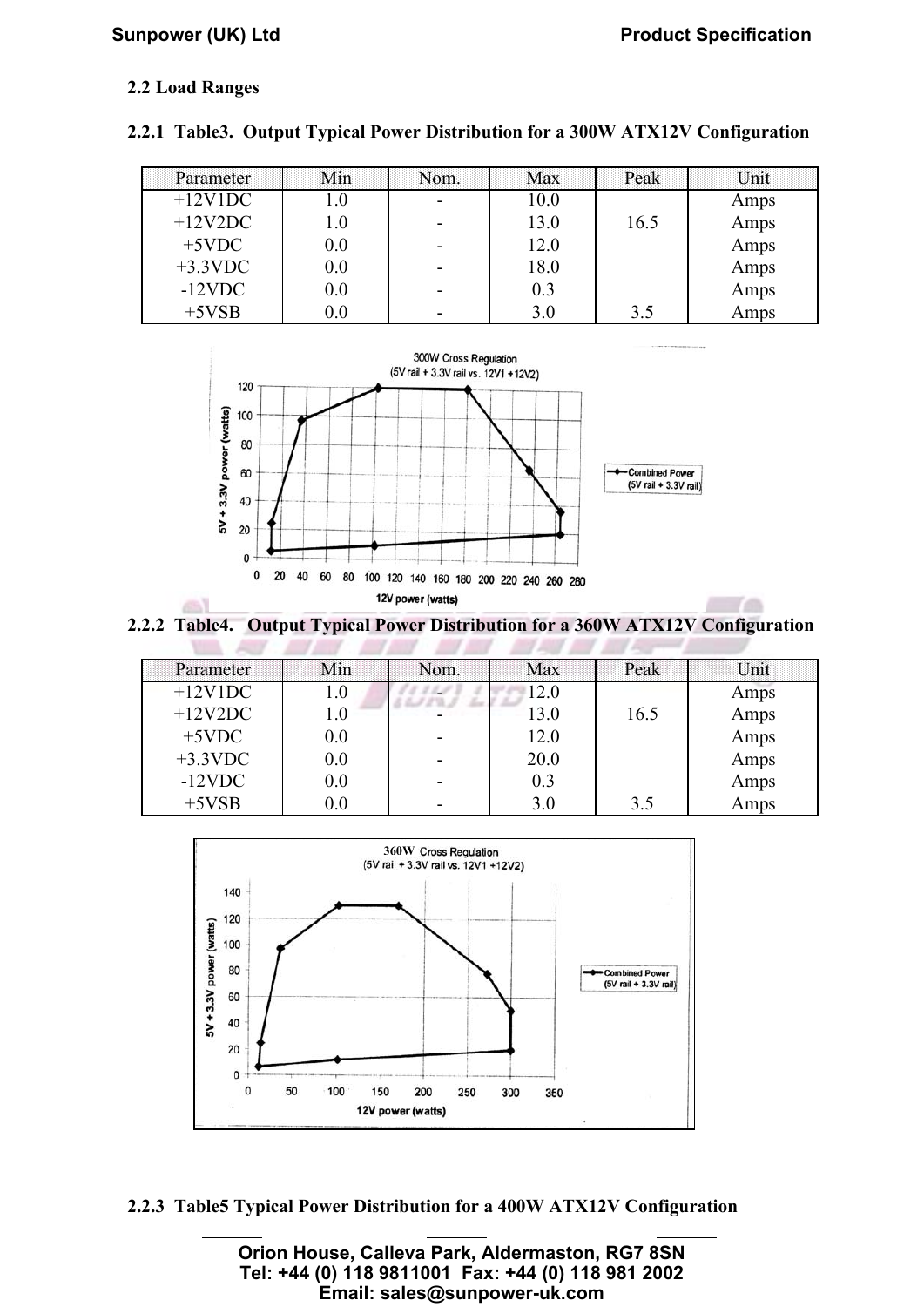#### $\frac{1}{2}$   $\frac{1}{2}$   $\frac{1}{2}$   $\frac{1}{2}$   $\frac{1}{2}$   $\frac{1}{2}$   $\frac{1}{2}$   $\frac{1}{2}$   $\frac{1}{2}$   $\frac{1}{2}$   $\frac{1}{2}$   $\frac{1}{2}$   $\frac{1}{2}$   $\frac{1}{2}$   $\frac{1}{2}$   $\frac{1}{2}$   $\frac{1}{2}$   $\frac{1}{2}$   $\frac{1}{2}$   $\frac{1}{2}$   $\frac{1}{2}$   $\frac{1}{2}$  **Sunpower (UK) Ltd Product Specification**

rm

| Parameter  | Min     | Nom. | Max  | Peak | Jnit |
|------------|---------|------|------|------|------|
| $+12V1DC$  | 1.0     |      | 16.0 |      | Amps |
| $+12V2DC$  | $1.0\,$ |      | 18.0 |      | Amps |
| $+5$ VDC   | 0.0     |      | 14.0 |      | Amps |
| $+3.3$ VDC | 0.0     |      | 20.0 |      | Amps |
| $-12$ VDC  | 0.0     |      | 0.3  |      | Amps |
| $+5VSB$    | 0.0     |      | 3.0  | 3.5  | Amps |



2.2.4 Table5 Typical Power Distribution for a 460W ATX12V Configuration

| Parameter  | Min | Nom. | Max  | Peak | Unit |
|------------|-----|------|------|------|------|
| $+12V1DC$  | 1.0 |      | 18.0 |      | Amps |
| $+12V2DC$  | 1.0 |      | 18.0 |      | Amps |
| $+5$ VDC   | 0.0 |      | 15.0 |      | Amps |
| $+3.3$ VDC | 0.0 |      | 22.0 |      | Amps |
| $-12$ VDC  | 0.0 |      | 0.3  |      | Amps |
| $+5VSB$    | 0.0 |      | 3.0  | 3.5  | Amps |

460W Cross Regulation (5V rail +3.3V rail vs,12V)



2.2.5 Table5 Typical Power Distribution for a 500W ATX12V Configuration

 $A_{\rm max} = \frac{1}{2} \left( \frac{1}{2} \right)^2 + \frac{1}{2} \left( \frac{1}{2} \right)^2 + \frac{1}{2} \left( \frac{1}{2} \right)^2 + \frac{1}{2} \left( \frac{1}{2} \right)^2 + \frac{1}{2} \left( \frac{1}{2} \right)^2 + \frac{1}{2} \left( \frac{1}{2} \right)^2 + \frac{1}{2} \left( \frac{1}{2} \right)^2 + \frac{1}{2} \left( \frac{1}{2} \right)^2 + \frac{1}{2} \left( \frac{1}{2} \right)^2 + \frac{1}{2} \left( \frac{1}{$ 

**Orion House, Calleva Park, Aldermaston, RG7 8SN Tel: +44 (0) 118 9811001 Fax: +44 (0) 118 981 2002 Email: sales@sunpower-uk.com**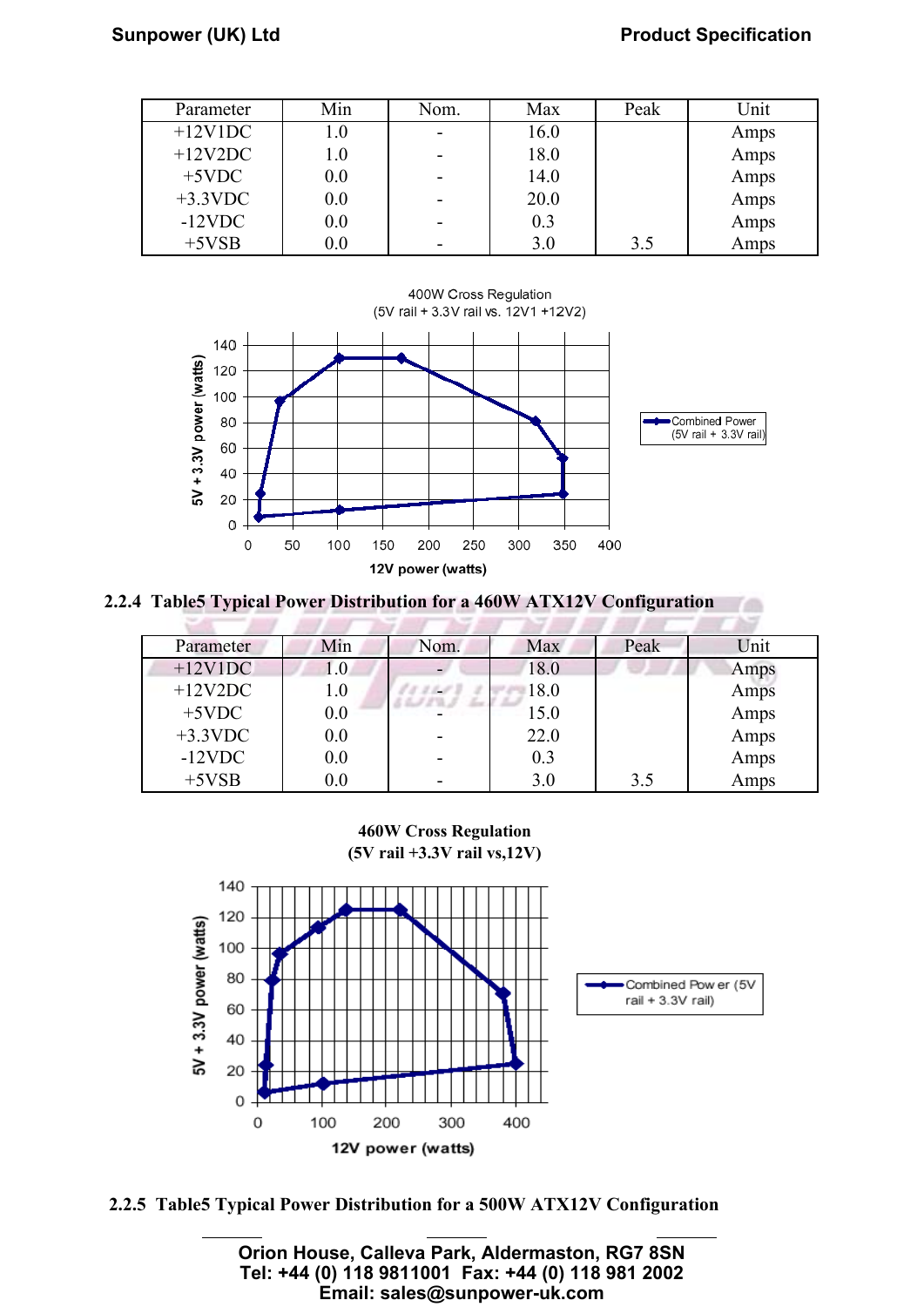| Parameter  | Min     | Nom. | Max  | Peak | Jnit |
|------------|---------|------|------|------|------|
| $+12V1DC$  | 1.0     |      | 18.0 | 19.0 | Amps |
| $+12V2DC$  | $1.0\,$ |      | 18.0 | 19.0 | Amps |
| $+5$ VDC   | 0.0     |      | 25.0 |      | Amps |
| $+3.3$ VDC | 0.0     |      | 25.0 |      | Amps |
| $-12$ VDC  | 0.0     |      | 0.3  |      | Amps |
| $+5VSB$    | $0.0\,$ |      | 3.0  | 3.5  | Amps |



<sup>1.</sup> The maximum combined load on +5V and +3.3V output shall not exceeed 130 watts for 5140GH/5146GH, 150 watts for ENP-5150GH.

2. The maximum peak total DC output power shall not exceeed 320 watts for ENP-5130GH 380 watts for ENP-5136GH, 420 watts for ENP-5140GH, 480 watts for ENP-5146GH 520 watts for ENP-5150GH

#### 2.3 DC Output Ripple/Noise.

| ans co ruppic regulation |              |         |  |  |  |  |
|--------------------------|--------------|---------|--|--|--|--|
| Parameter                | Ripple+Noise | Unit    |  |  |  |  |
| $+3.3V$                  | 50           | $mVp-p$ |  |  |  |  |
| $+5V$                    | 50           | $mVp-p$ |  |  |  |  |
| $+12V1$                  | 120          | $mVp-p$ |  |  |  |  |
| $+12V2$                  | 120          | $mVp-p$ |  |  |  |  |
| $-12V$                   | 120          | $mVp-p$ |  |  |  |  |
| $+5VSB$                  | 50           | $mVp-p$ |  |  |  |  |

#### 2.3.1 Talbe6 Ripple regulation

#### 2.3.2 Definition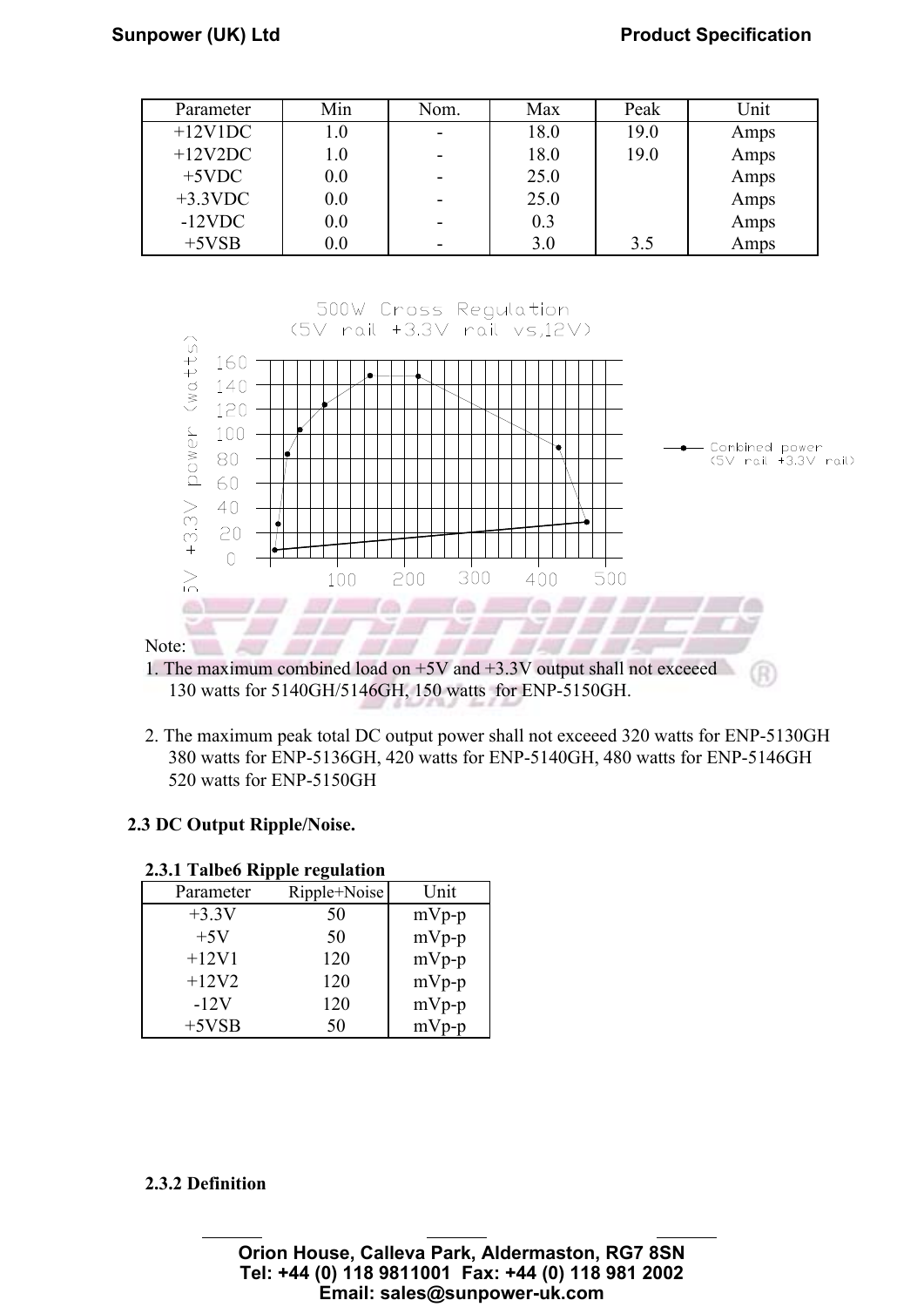# $\frac{1}{2}$   $\frac{1}{2}$   $\frac{1}{2}$   $\frac{1}{2}$   $\frac{1}{2}$   $\frac{1}{2}$   $\frac{1}{2}$   $\frac{1}{2}$   $\frac{1}{2}$   $\frac{1}{2}$   $\frac{1}{2}$   $\frac{1}{2}$   $\frac{1}{2}$   $\frac{1}{2}$   $\frac{1}{2}$   $\frac{1}{2}$   $\frac{1}{2}$   $\frac{1}{2}$   $\frac{1}{2}$   $\frac{1}{2}$   $\frac{1}{2}$   $\frac{1}{2}$

 The ripple voltage of the outputs shall be measured at the pins of the output connector when terminated in the load impedance specified in figure 1. Ripple and noise are measured at the connectors with a 0.1uF ceramic capacitor and a 10uF electrolytic capacitor to simulate system loading.Ripple shall be measured under any condition of line voltage,output load,line frequency,operation temperature.





Figure 3. Ripple/Noise voltage test circuit

### 2.4 Overshoot

Any overshoot at turn on or turn off shall be less 10% of the nominal voltage value, all outputs shall be within the regulation limit of section 2.0 before issuing the power good signal of section 4.0.

**(UK) 17D** 

### 2.5 Efficiency

2.5.1 Power supply typical efficiency is 80% min under 20% Load / 50% Load / 100% Load at nominal input voltage of  $115V_{AC}$  or  $230V_{AC}$ .

#### 2.5.2 Other Low Power System Requirements

 To help meet the Blue Angel\*, RAL-UZ 78, US Presidential executive order 13221, future EPA requirements, and other low Power system requirements, it is recommended that the +5 VSB standby supply should be as efficient as possible. Standby efficiency is measured with the main outputs off (PS\_ON# high state). Standby efficiency should be greater than 50% with a minimum loading of 100mA at input 115Vac. Pin $\lt$  1W with a minimum loading of 50mA at input 230Vac.

#### 2.6 Remote on/off control

When the logic level "PS-ON" is low, the DC outputs are to be enabled. When the logic level is high or open collector, the DC outputs are to be disabled.

#### **<sup>3</sup>** 3. PROTECTION

**Orion House, Calleva Park, Aldermaston, RG7 8SN Tel: +44 (0) 118 9811001 Fax: +44 (0) 118 981 2002 Email: sales@sunpower-uk.com**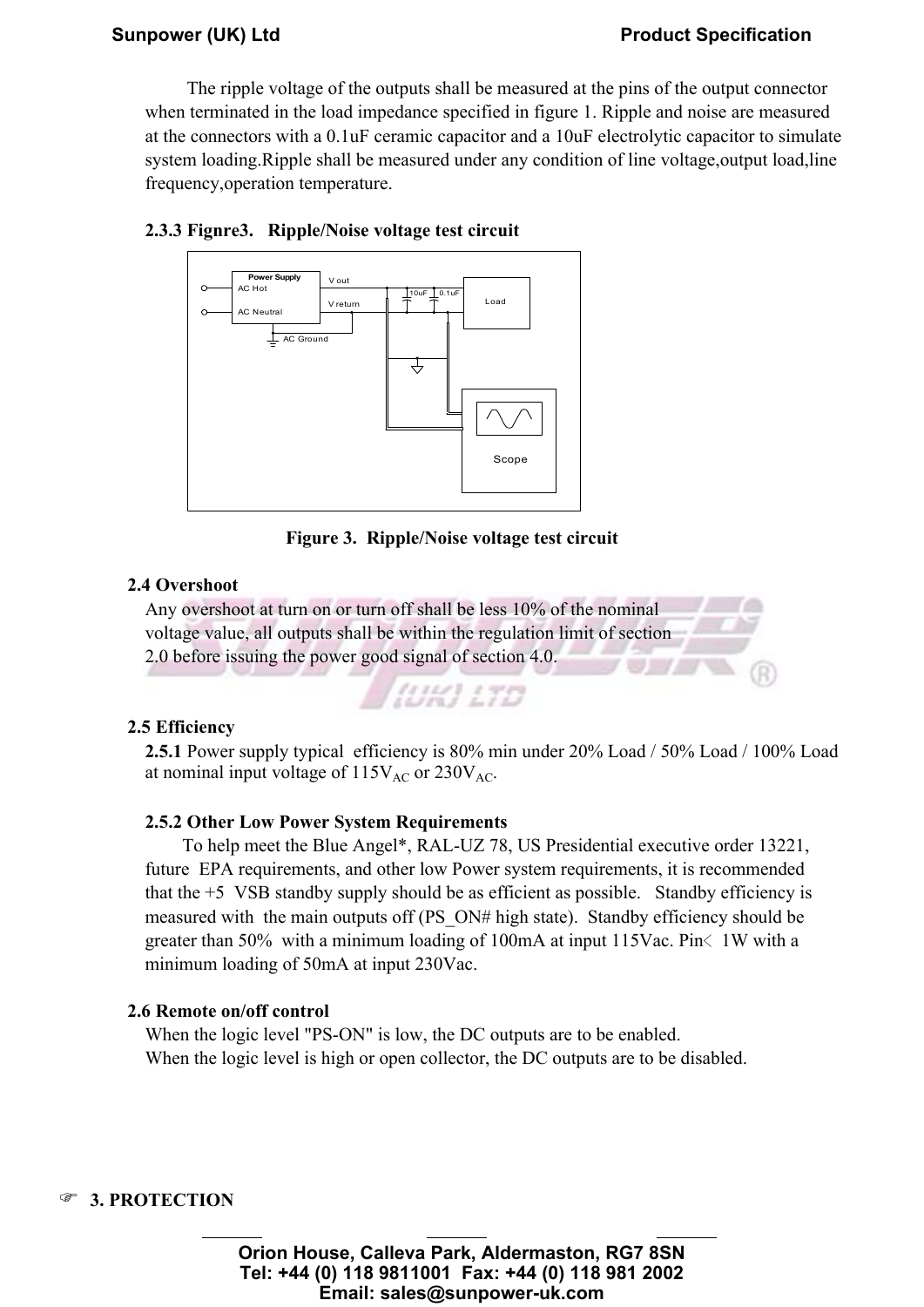#### 3.1 Over-power protection

The power supply will be shutdown and latch off when output power is  $110\% \sim 150\%$ .

#### 3.2 Over voltage protection

The over voltage sense circuitry and reference shall reside in packages that are separate and distinct from the regulator control circuity and reference.No single point fault shall be able to cause a sustained over voltage condition on any or all outputs.The supply shall provide latch-mode over voltage protection as defined in Table.

| output                  | Minimum | Nominal | Maximum | Unit  |
|-------------------------|---------|---------|---------|-------|
| $+12$ V1DC or $+12V2DC$ | ---     |         |         | Volts |
| $+5$ VDC                | ---     | ---     | 7.0     | Volts |
| $+3.3 \text{ VDC}$      | ---     |         | 4.8     | Volts |

#### 3.3 Under voltage protection

The under voltage sense circuitry and reference shall reside in packages that are separate and distinct from the regulator control circuity and reference.No single point fault shall be able to cause a sustained under voltage condition on any or all outputs.The supply shall provide latch-mode under voltage protection as defined in Table.

| output                  | Minimum | Nominal | Maximum | Unit  |
|-------------------------|---------|---------|---------|-------|
| $+12$ V1DC or $+12V2DC$ | 9.5     | 10.0    | 10.5    | Volts |
| $+5$ VDC                | 4.1     | 4.3     | 4.47    | Volts |
| $+3.3 \text{ VDC}$      | 2.55    | 2.69    | 2.83    | Volts |
|                         |         |         |         |       |

(UK) 17D

#### 3.3 Over Current Protection

 +5VDC','+12V1DC','+12V2DC' and '+3.3VDC' have separate over current protection circuits to meet 240VA safety requirement.

#### 3.4 Short circuit

An output short circuit is defined as any output impedance of less than 0.1 ohms.The power supply shall shut down and latch off for shorting the  $+3.3$  VDC, $+5$  VDC, $or+12$  VDC rails to return or any other rail. Shorts between main output rails and +5VSB shall not cause any damage to the power supply. The power supply shall either shut down and latch off or fold back for shorting the negative rails.+5VSB must be capable of being shorted indefinitely,but when the short is removed,the power supply shall recover automatically or by cycling PS\_ON#.The power supply shall be capable of withstanding a continuous short-circuit to the output without damage or overstress to the unit

#### 3.5 No load operation

No damage or hazardous condition should occur with all the DC output connectors disconnected from the load.The power supply may latch into the shutdown state.

#### 3.6 Over temperature protection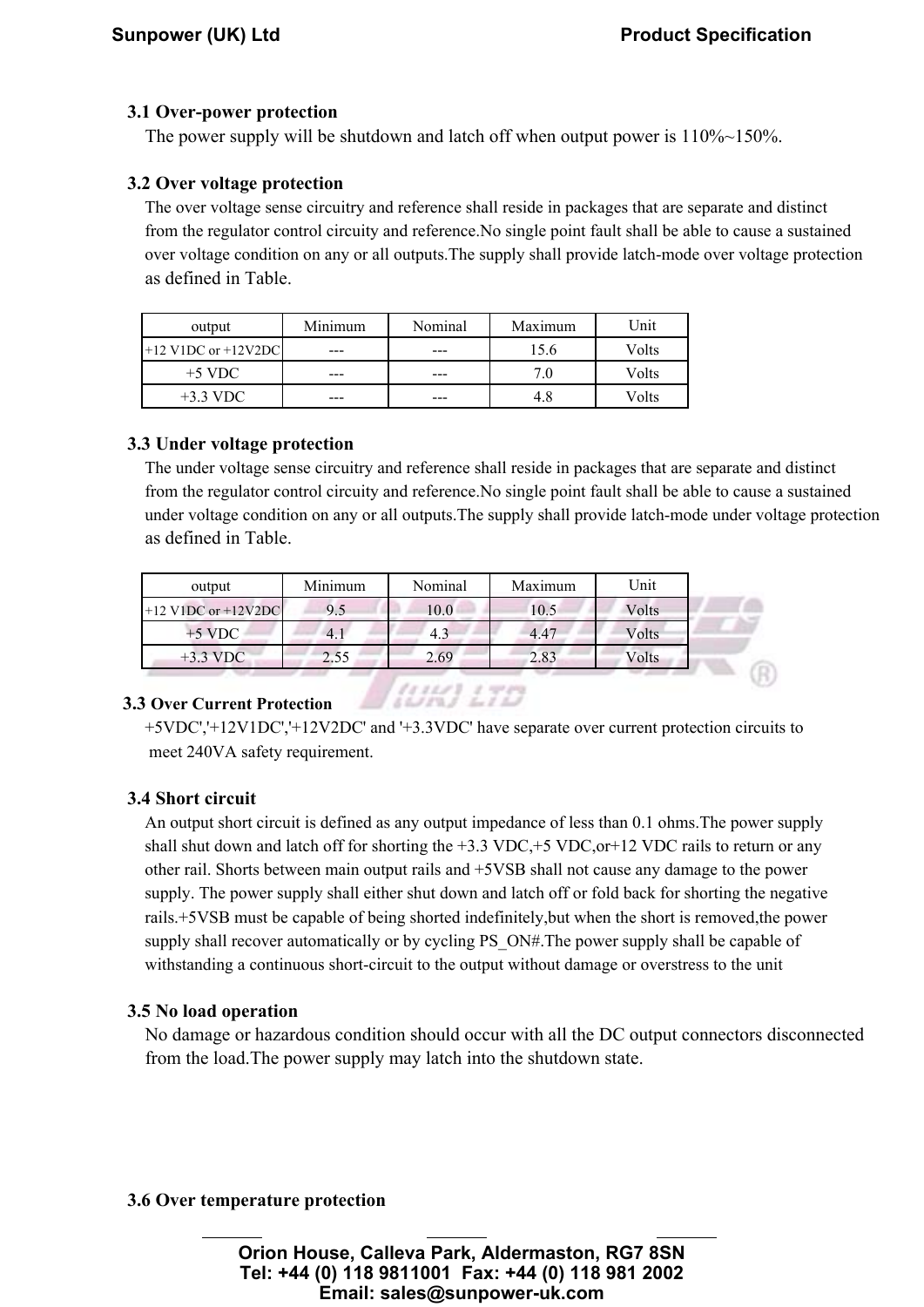In the event of a fan failure or the vents being blocked,

the power supply shall have protection such that any over temperature condition caused by these events shall protect the power supply from damage or abnormal and/or dangerous operation.

A shutdown of the power supply is acceptable

A temperature derating factor less than 110% for the critical components is recommended before the power supply is shut down.

Temperature derating factors higher than 110% can be evaluated on a case by case basis.

### <sup>®</sup> 4. TIMING

#### 4.1 Signal timing drawing

Figure 4 is a reference for signal timing for main power connector signals and rails.



(1)T2: Rise time (0.1ms~20ms)

(2)T3: Power good turn on delay time (100ms~500ms)

- (3)T4: Power good turn off delay time (1ms min)
- (4)T5: Rise time (10ms max)

#### 4.2 Hold up time (T6 of figure 4.)

When the power loss its input power, The output shall maintain 16ms in regulation ranges at nominal input voltage. (AC:115V/60Hz or 230V/50Hz)

#### **F** 5. ENVIRONMENT

#### 5.1 Operation

| . emperature      | $.50^{\circ}$ C<br>to         |
|-------------------|-------------------------------|
| Relative Humidity | 20 to $85\%$ , non-condensing |

#### 5.2 Shipping and Storage

| l emperature      | $-40\,T0$ $70^{\circ}$ $\sim$ |
|-------------------|-------------------------------|
| Relative Humiditv | 5 to 90%, non-condensing      |

#### 5.3 Altitude

| Joerating | 0000<br>.000F<br>max.                    |
|-----------|------------------------------------------|
| storage   | $0.00$ $\overline{D}$<br>15,000F<br>max. |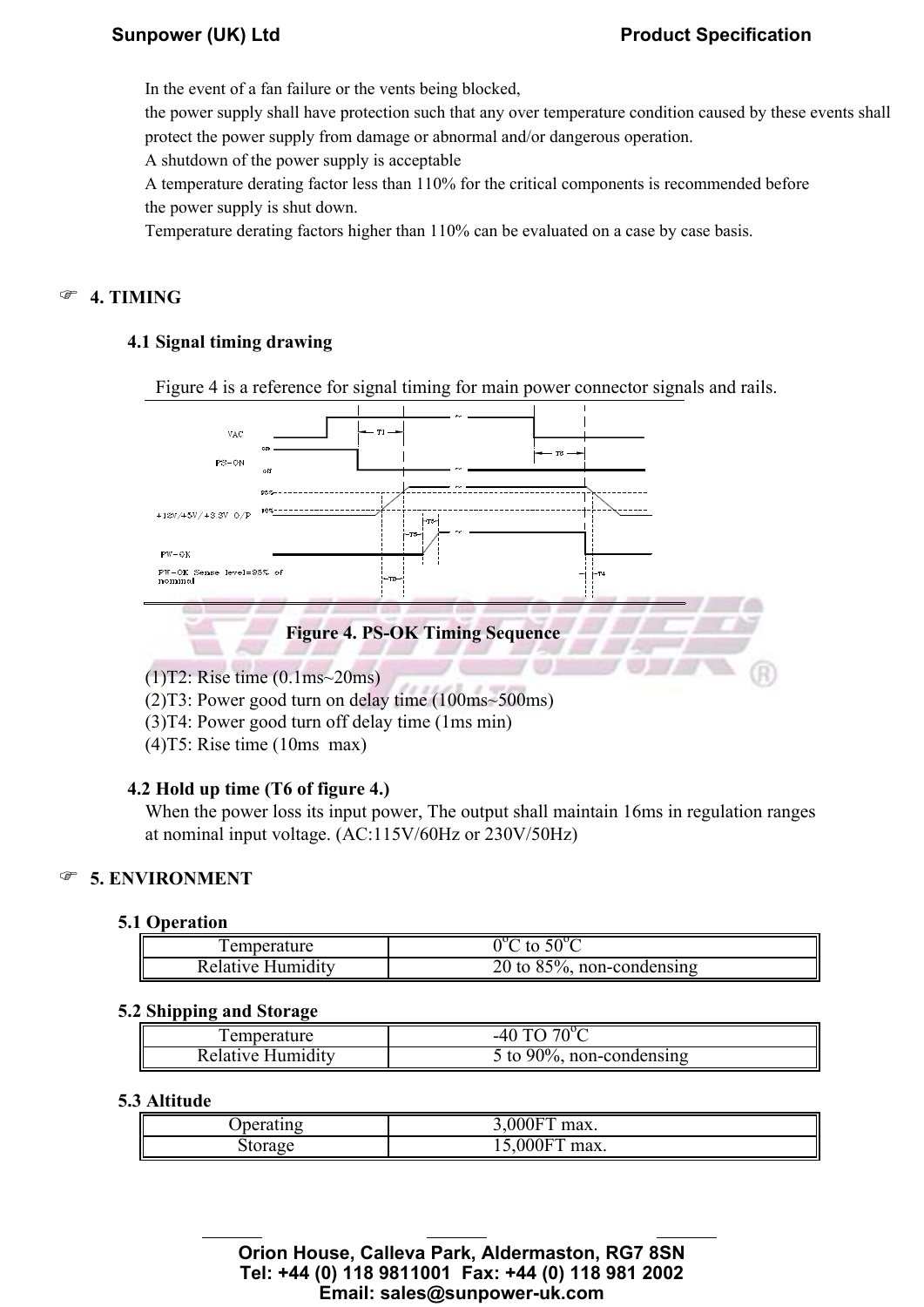#### <sup>®</sup> 6. SAFETY

- 6.1 Underwriters Laboratory (UL) recognition. The power supply designed to meet UL 1950.
- 6.2 The power supply must bear the German Bauart Mark from TUV.

### **<sup>3</sup>** 7.0 ELECTROMAGNETIC COMPATIBILITY (EMC)

#### 7.1 ELECTROSTATIC DISCHARGE (ESD) - EN 61000 – 4 - 2:1995

7.2 ELECTRICAL FAST TRANSIENT / BURST ( EFT/B) – EN 61000 – 4 - 4:1995

#### 7.3 SURGE – EN 61000 – 4 - 5:1995

#### 7.4 POWER FREQUENCY MAGNETIC FIELD – EN 61000 – 4 - 8:1993

7.5 VOLTAGE DIPS – RN 61000 – 4 - 11:1994

7.6 RADIATED SUSCEPTIBILTY – EN 61000 – 4 – 3 :1996

7.7 CONDUCTED SUSCEPTIBILTY – EN 61000 – 4 - 6:1996

7.8 VOLTAGE FLUCTATION - EN 61000 – 3 – 3 :1995

#### 7.9 EN61000-3-2 harmonic current emissions.

 If applicable to sales in Europe, the power supply shall meet the requirements ofEN 61000-3-2 Class D and the Guidelines for the Suppression of Harmonics in Appliances and General Use Equipment Class D for harmonic line current content at full-rated power.

#### 7.10 EN55022 Class B Radio interference (CISPR 22).

7.11 FCC Part 15, Subpart J class B 115VAC operation.

#### 8. MTBF

## 8.1 MTBF (MEAN TIME BETWEEN FAILURES) CALCULATION

The demonstrated MTBF shall be 100,000 hours of continuous operation at  $25^{\circ}$ C, full load, 80% confidence limit and nominal line. The MTBF of the power supply shall be calculated in accordance with MIL-STD-217D/E. The DC FAN is not included.

# **9. MECHANICAL REQUIREMENTS**

**Orion House, Calleva Park, Aldermaston, RG7 8SN Tel: +44 (0) 118 9811001 Fax: +44 (0) 118 981 2002 Email: sales@sunpower-uk.com**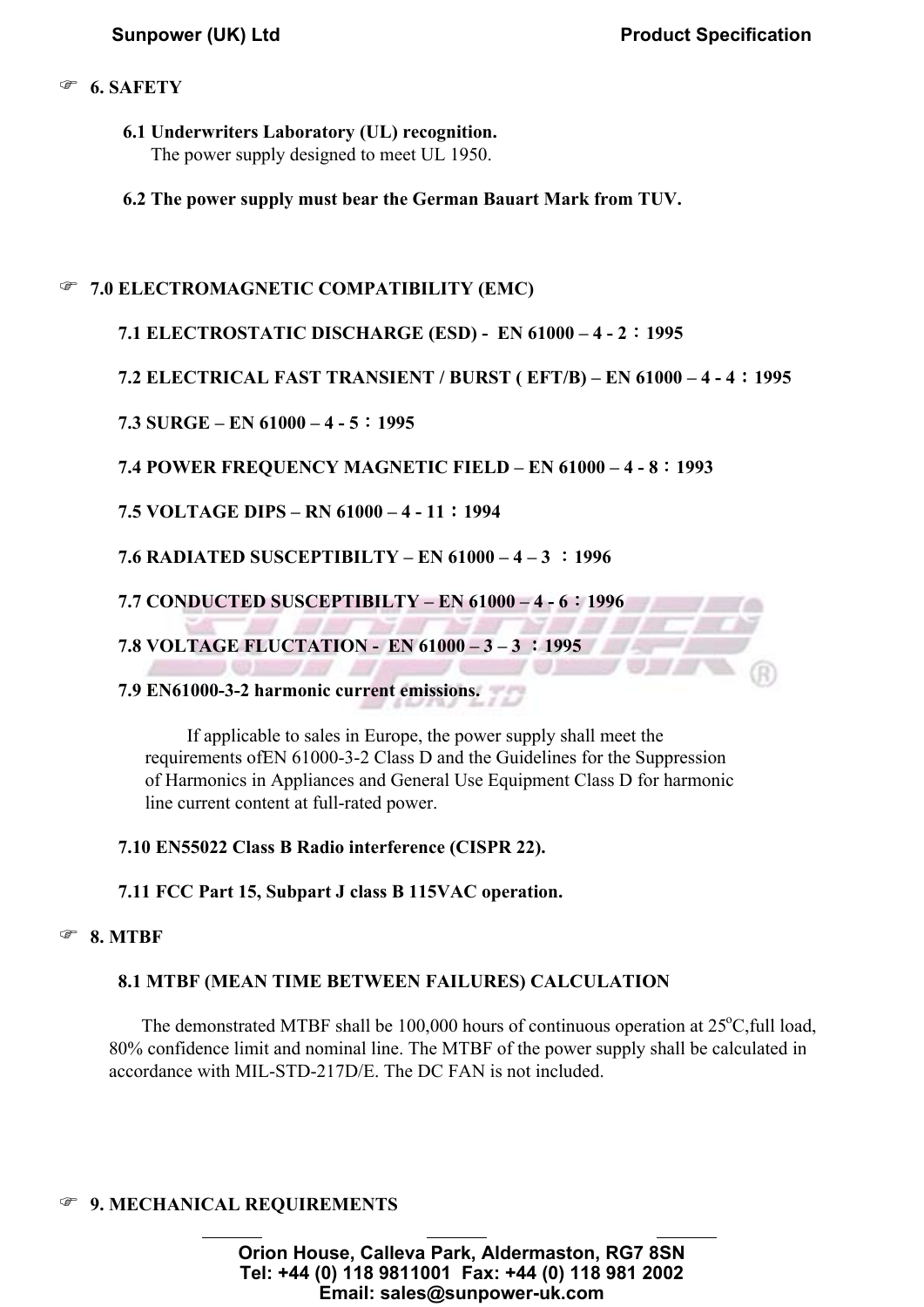#### 9.1 Physical Dimension

(線材組合&外露長度僅供參考,可根據客戶要求更改或新增。)



9.2 Connectors (INTEL approved equivalent)

**Orion House, Calleva Park, Aldermaston, RG7 8SN Tel: +44 (0) 118 9811001 Fax: +44 (0) 118 981 2002 Email: sales@sunpower-uk.com**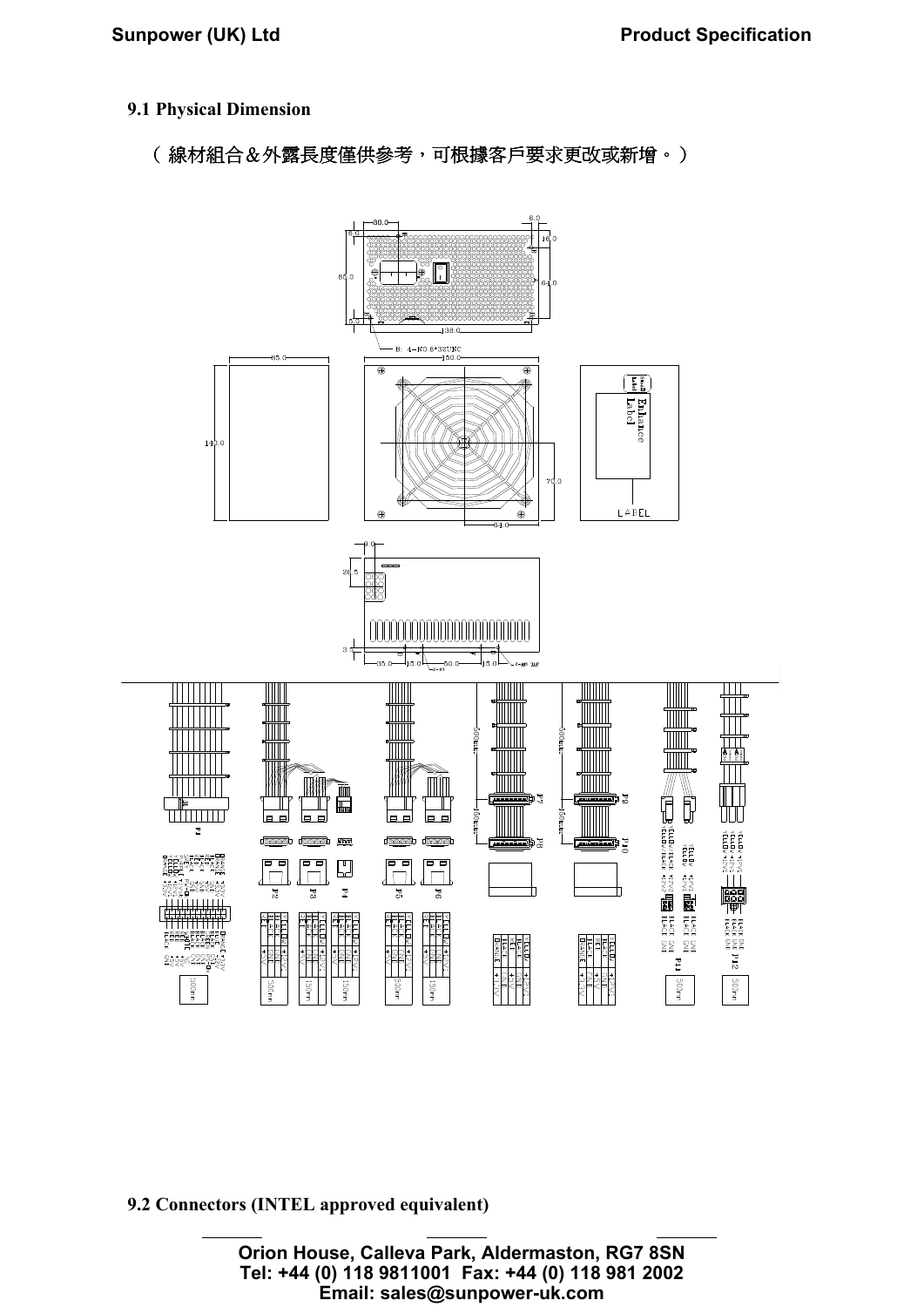| 18AWG wire              | <b>Signal</b> | Pin | Pin | Signal         | 18AWG wire           |
|-------------------------|---------------|-----|-----|----------------|----------------------|
| Orange                  | $+3.3V$       | Ħ   |     | $+3.3V$        | Orange               |
| Orange(22AWG) 3.3 sense |               | 11  | 2   | $+3.3V$        | Orange               |
| Blue                    | $-12$ VDC     | 12  | 3   | <b>COM</b>     | <b>Black</b>         |
| <b>Black</b>            | <b>COM</b>    | 13  | 4   | $+5$ VDC       | Red                  |
| Green(20AWG)            | PS-ON         | 14  | 4   |                | +5V sense Red(22AWG) |
| <b>Black</b>            | <b>COM</b>    | 15  | 5   | <b>COM</b>     | <b>Black</b>         |
| <b>Black</b>            | <b>COM</b>    | 16  | 6   | $+5$ VDC       | Red                  |
| <b>Black</b>            | <b>COM</b>    | 17  | 7   | <b>COM</b>     | Black                |
| White                   | NC            | 18  | 8   | POK            | Grey(20AWG)          |
| Red                     | $+5$ VDC      | 19  | 9   | $+5VSB$        | Purple               |
| Red                     | $+5$ VDC      | 20  | 10  | +12V1DC Yellow |                      |
| Red                     | $+5$ VDC      | J3  | J1  | +12V1DC Yellow |                      |
| <b>Black</b>            | <b>COM</b>    | J4  | J2  | +3.3VDC Orange |                      |

#### P1 connector (Molex 39-01-2240 or equivalent) (OP,300W/360W/400W時用)

#### P1 connector (Molex 39-01-2240 or equivalent) (OP,460W/500W時用)

| 16AWG wire              | Signal     | Pin     | Pin            | Signal         | 16AWG wire           |
|-------------------------|------------|---------|----------------|----------------|----------------------|
| Orange                  | $+3.3V$    | $\perp$ |                | $+3.3V$        | Orange               |
| Orange(22AWG) 3.3 sense |            | 11      | 2              | $+3.3V$        | Orange               |
| Blue(18AWG)             | $-12$ VDC  | 12      |                | <b>COM</b>     | <b>Black</b>         |
| <b>Black</b>            | <b>COM</b> | 13      | 4              | $+5$ VDC       | Red                  |
| Green(20AWG)            | PS-ON      | 14      | $\overline{4}$ |                | +5V sense Red(22AWG) |
| <b>Black</b>            | <b>COM</b> | 15      | 5              | <b>COM</b>     | <b>Black</b>         |
| <b>Black</b>            | <b>COM</b> | 16      | 6              | $+5$ VDC       | Red                  |
| <b>Black</b>            | <b>COM</b> | 17      | $\tau$         | <b>COM</b>     | <b>Black</b>         |
| White                   | NC         | 18      | 8              | POK            | Grey(20AWG)          |
| Red                     | $+5$ VDC   | 19      | 9              | $+5VSB$        | Purple(18AWG)        |
| Red                     | $+5$ VDC   | 20      | 10             | +12V1DC Yellow |                      |
| Red                     | $+5$ VDC   | J3      | J1             | +12V1DC Yellow |                      |
| <b>Black</b>            | <b>COM</b> | J4      | J2             | +3.3VDC Orange |                      |

#### P11 Connector (8(4+4)PIN:Molex 39-01-2080 or equivalent)

| 18AWG wire   | Signal | $P_{1}n$ |    | Signal    | 16AWG wire                    |
|--------------|--------|----------|----|-----------|-------------------------------|
| <b>Black</b> | COM.   |          | B3 | $+12V1DC$ | Yellow                        |
| <b>Black</b> | COM    | B2       | B4 | $+12V1DC$ | Yellow                        |
| <b>Black</b> | COM    | ΑI       | A3 |           | $+12V2DC$ Yellow/Black stripe |
| <b>Black</b> | 'OM    |          | A4 |           | $+12V2DC$ Yellow/Black stripe |

# or Molex 8981-04P or Equivalent)

#### P2,P3,P5,P6(AMP 1-480424-0 P4 (AMP 171822-4 or Equivalent)

| $18$ AWG wire | Signai |  | Alona | $-4\overline{\text{WG}}$ wire |
|---------------|--------|--|-------|-------------------------------|
| ellow         |        |  |       | Red                           |
| <b>Black</b>  | OΜ     |  | ЭM    | Black                         |
| <b>Black</b>  | OΜ     |  | ΟM    | <b>Black</b>                  |
| Red           | +7 \   |  |       | Yellow                        |

P7,P8,P9,P10 (optional) SATA Power Connector (Molex\* 88751 or equivalent)

 $A_{\rm max} = \frac{1}{2} \left( \frac{1}{2} \right)^2 + \frac{1}{2} \left( \frac{1}{2} \right)^2 + \frac{1}{2} \left( \frac{1}{2} \right)^2 + \frac{1}{2} \left( \frac{1}{2} \right)^2 + \frac{1}{2} \left( \frac{1}{2} \right)^2 + \frac{1}{2} \left( \frac{1}{2} \right)^2 + \frac{1}{2} \left( \frac{1}{2} \right)^2 + \frac{1}{2} \left( \frac{1}{2} \right)^2 + \frac{1}{2} \left( \frac{1}{2} \right)^2 + \frac{1}{2} \left( \frac{1}{$ 

**Orion House, Calleva Park, Aldermaston, RG7 8SN Tel: +44 (0) 118 9811001 Fax: +44 (0) 118 981 2002 Email: sales@sunpower-uk.com**